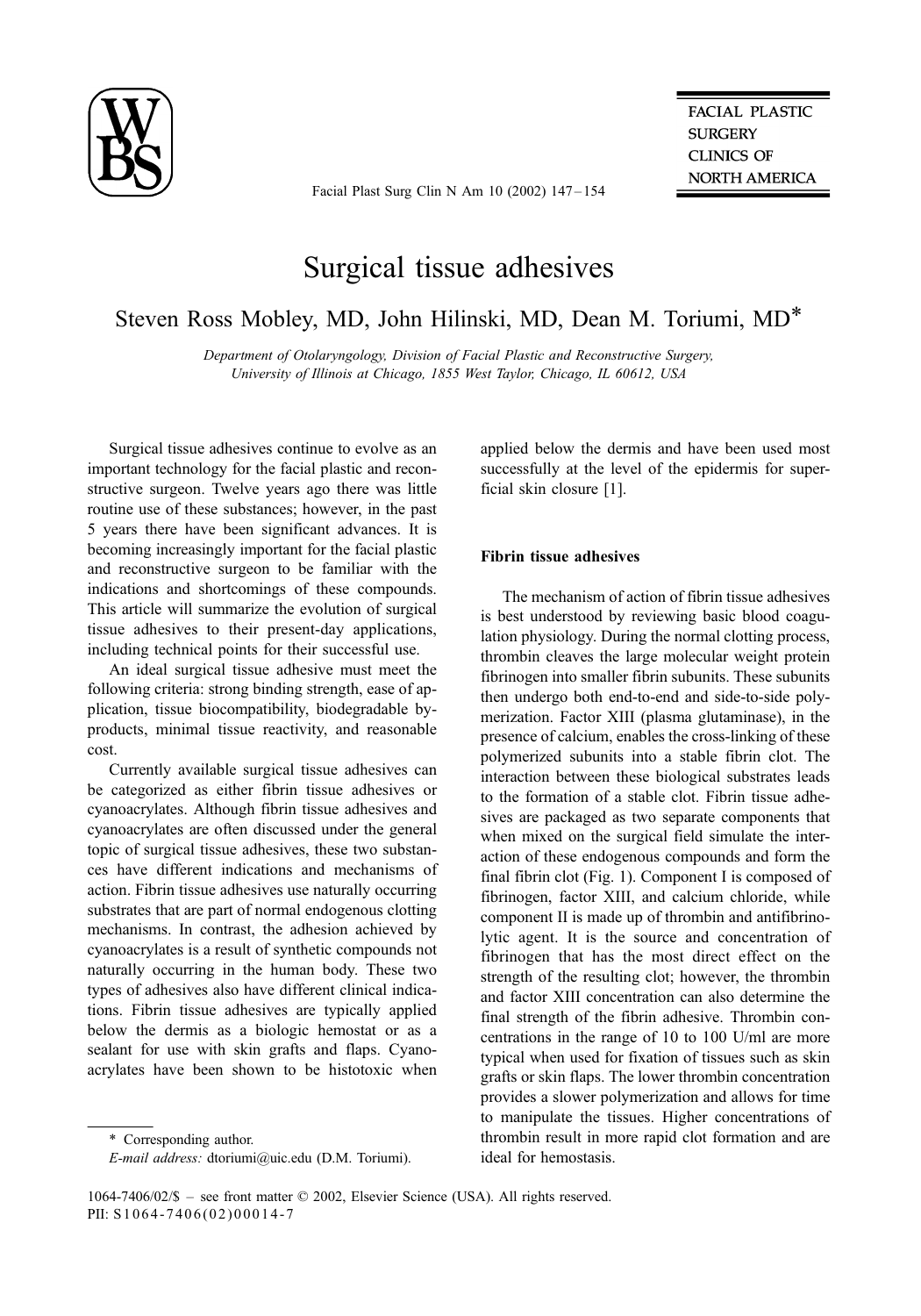

Fig. 1. Endogenous coagulation cascade.

### Preparations

#### Homologous pooled commercial preparations

Fibrin tissue adhesives can be subcategorized based on their method of preparation: homologous, autologous, or composite. Homologous fibrin tissue adhesives include the commercially available products of Hemaseal (Haemacure, Sarasota, FL) and Tisseel (Baxter Pharmaceuticals, Deerfield, IL). These two products are identical but are packaged with different applicator systems. They are distributed by two competing companies in a regulatory effort to encourage price competition in the marketplace. Both products use human thrombin and aprotinin as an antifibrinolytic agent. The pooled human plasma used to produce these products initially raised concerns about the possibility of disease transmission. The pooled blood products are double-heat treated for viral inactivation; however, after millions of applications in Europe, there have been no reported cases of disease transmission. Subsequently, the FDA approved these products for use in the United States in 1998. Of note, the uses in facial plastic and reconstructive surgery discussed in this article are off-label indications. Using pooled plasma allows for high concentrations of both fibrinogen  $(70-110 \text{ mg/ml})$  and Factor XIII to be obtained. Because enhanced tensile strength parallels this increased fibrinogen concentration, adhesive products synthesized by commercial means arguably possess more versatility in facial plastic surgery. Newer, premixed frozen formulations are actively being tested and will hopefully provide added benefits to the use of these commercial agents.

### Autologous preparations

An alternative to commercially available pooled fibrin tissue adhesive products is autologous fibrin tissue adhesives. Autologous fibrin tissue adhesives avoid the risk of disease transmission and can be prepared by standard blood banks. Currently, autologous fibrin tissue adhesives do not achieve the fibrinogen

concentrations seen in commercially available products and hence have lower adhesive strengths. There are several methods of autologous fibrin tissue adhesive preparation, the most common and least complex being cryoprecipitation [2]. There are several devices that are being developed that will allow production of autologous fibrin tissue adhesive from a patient's plasma. Some of these devices incorporate a rapid freeze-thaw system that can form a fibrinogen concentrate and thrombin component from a patient's plasma in less than 30 minutes.

### Application

There are a variety of applicators available to deliver fibrin tissue adhesive to the surgical field. The simplest—and possibly least expensive—is the sequential delivery of components I and II with two separate syringes. Disadvantages of this technique include less uniform mixing of the components and the cumbersome handling of multiple syringes. To overcome this problem, a dual-syringe applicator can be used (eg, Duploject, Immuno AG, Vienna, Austria). The advantage of this system is that mixing occurs in a more uniform fashion; however, since both components mix in the barrel of the needle, the needle may clog. A more sophisticated system of application is the Hemamyst aerosol spray device (Haemacure, Sarasota, FL) (Fig. 2). This is a gaspressurized system using pressures of 5 to 10 liters/ min. Components I and II are mixed in a pressurized gas stream allowing for more uniform mixing of the components compared to syringe systems. This system allows for a more uniform thin coat to be applied and is particularly useful when attaining hemostasis under large skin flaps.

### Use in facial plastic and reconstructive surgery

Fibrin tissue adhesives have found several practical uses in facial plastic and reconstructive surgery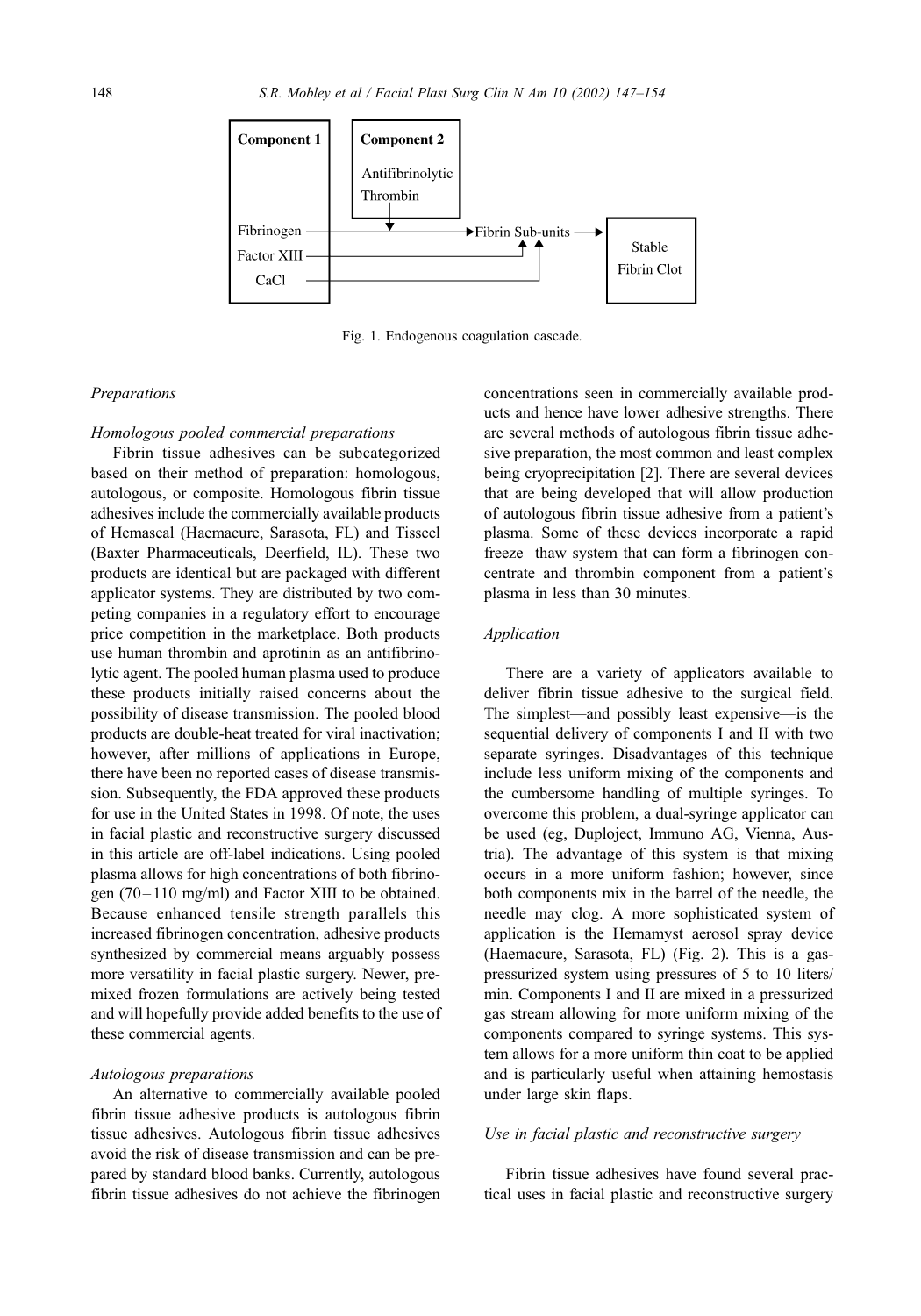

Fig. 2. Hemamyst spray device.

as hemostatic agents and as adhesives for both skin grafts and local skin flaps. Because fibrin tissue adhesives act by mirroring the endogenous coagulation cascade, they have an application to improve hemostasis. When using fibrin tissue adhesives with skin flaps, a lower thrombin concentration will allow time for manipulation of the flaps. It is preferable to use a spray applicator to apply a thin layer of adhesive under the flap to allow rapid healing. Barton et al [3] examined the hemostatic ability of commercially available fibrin tissue adhesive. Fibrin tissue adhesive was found to be superior to microcrystalline collagen (Avitene, Davol Inc, Cranston, RI), oxidized regenerated cellulose (Surgicel, Ethicon Inc, Somerville, NJ), and thrombin (Thrombaid, Bayer Corp, West Haven, CT) in patching arteriotomies; however, there was a significant difference in the ability of fibrin tissue adhesive to patch venotomies compared with the other modalities.

Fibrin tissue adhesives have a long history of use with skin grafts; this was first described in 1944 [4]. Research has demonstrated that fibrin plays an essential role in graft adherence and impedes clot degradation through the inhibition of plasmin activity [5,6]; however, until recently, the effects of various fibrinogen concentrations and application thicknesses were not known. O'Grady et al [7] examined the effects of these two parameters on skin graft survival. In the porcine experimental model, thrombin (component II) concentration was fixed at 10 U/ml, and both fibrinogen concentration (either 30mg/ml or 60mg/ml) and application thickness (either thin or thick) were varied. The graft survival was not affected by fibrinogen concentration but was inversely proportional to application thickness. Thin applications had a mean graft survival of 97.8%. In contrast, the thick application group had a mean graft survival of 63.1%. In this study, all fibrin tissue adhesive was applied using a spray applicator system. This research helps to clarify an important point. It is often a surgical assumption that if a little is good, then more is better. This study provides clear evidence that thin application of properly mixed fibrin tissue adhesive leads to better graft survival.

The hemostatic properties of fibrin tissue adhesives can be advantageous in the closure of skin flaps such as those used in Mohs reconstruction or rhytidectomy. Fibrin tissue adhesive can be applied under flaps to help obliterate dead space, promote hemostasis, decrease seroma formation, and possibly aid in neovascularization of the flap. Fleming [8] used fibrin tissue adhesive in rhytidectomy and demonstrated decreased hematoma formation while eliminating the need for surgical drains. Although surgical drains are used to help prevent hematoma or seroma formation, patient acceptance can vary. The ability of fibrin tissue adhesive to improve hemostasis and avoid the use of drains can serve to increase patient satisfaction. We have also found the fibrin tissue adhesives to be particularly helpful in larger rotational cheek and cervico-facial advancement flaps. We use fibrin tissue adhesives for hemostasis when performing endoscopic forehead lifts. The fibrin tissue adhesive seals blood vessels around the orbital rim and glabellar musculature, decreasing postoperative edema and ecchymosis.

# Cyanoacrylates

Cyanoacrylates were first synthesized in 1949 [9] and were first used in surgery 10 years later when Coover [10] discovered their inherent adhesive properties. These compounds have their greatest utility in facial plastic and reconstructive surgery as an alternative to traditional suture closure. Extensive descriptive and comparative studies have been conducted to confirm their role as a favorable option in closing superficial wounds  $[11 - 16]$ . In contrast to fibrin tissue adhesives, which rely on the interaction of endogenous compounds, the cyanoacrylate tissue adhesives are synthetic compounds that do not naturally occur in the human body.

One method of synthesizing an alkyl cyanoacrylate monomer is by reacting alkyl cyanoacetate with paraformaldehyde to form an intermediate compound. Heat applied to this intermediate compound causes depolymerization, resulting in an alkyl cyanoacrylate monomer liquid distillate [1]. The chemical structure of the monomer is shown below (Fig. 3).

Varying the length of the R in the carboxyl group of the polymer results in the preparation of different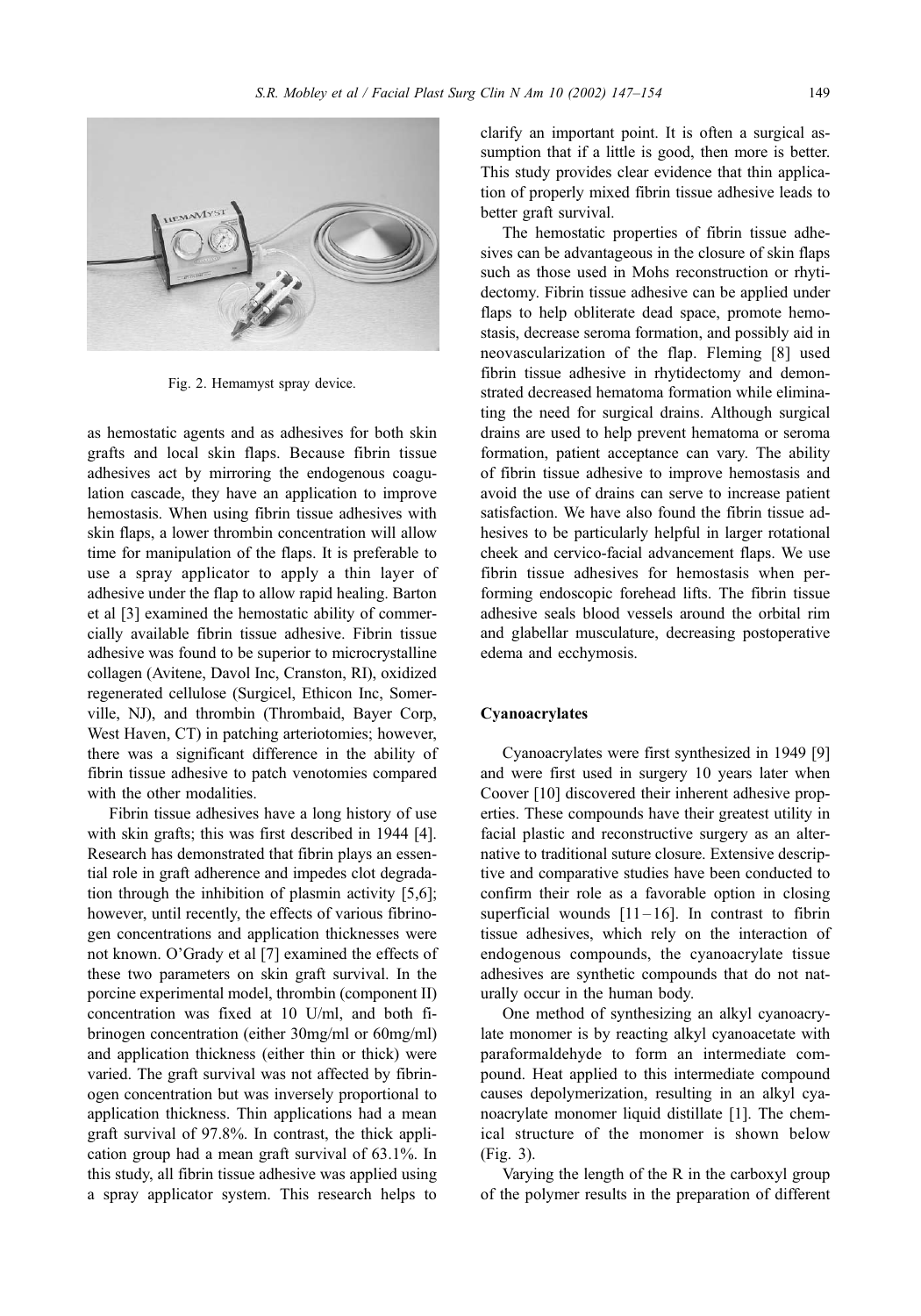cyanoacrylate adhesives, each with a unique structural variation that significantly influences its clinical properties.

# Evolution

Methyl-2-cyanoacrylate was the first cyanoacrylate compound to be used as a surgical tissue adhesive. This derivative is a short-chain cyanoacrylate compound containing a methyl group as part of its alkoxycarboxyl subunit  $(R = CH3)$ . Although methyl-2-cyanoacrylate was a breakthrough advancement in surgical tissue adhesives, its popularity and use were significantly limited when many investigations demonstrated a concerning level of histotoxicity  $[17 - 19]$ .

Thereafter, ethyl-2-cyanoacrylate, containing a slightly longer carboxyl group, was developed and became more commonly marketed as Krazy glue $^{(8)}$ (Elmer's Products, Inc, Columbus, OH). While originally manufactured as an industrial adhesive, many surgeons began to realize its utility as a biologic tissue adhesive. In comparison with newer generation cyanoacrylates, ethyl-2-cyanoacrylate had been shown to elicit a much more substantial inflammatory response with more evidence of seroma formation, tissue necrosis and chronic foreign body giant cell reaction [1]. Cyanoacrylate-induced histotoxicity results from biodegradation of the polymer into cyanoacetate and formaldehyde byproducts [20]. Beneath the epidermal layer, both of these substances can be toxic to host tissues and are capable of producing acute and chronic inflammation. Acute inflammation has been documented in the early weeks following application, followed by a chronic inflammation seen as a foreign body giant cell reaction [1]. The degradation of shorter sides chains (methyl or ethyl-2) have been shown to incite a more pronounced acute inflammatory response followed by a chronic foreign body giant cell reaction [1,21]. In a search for a more biocompatible tissue adhesive,



cyanoacrylates with longer side chains were developed for the surgical arena.

The histotoxicity of the cyanoacrylate adhesives has been found to be proportional to the length of their monomer side chain [20]. Further research and development produced the longer side chain isobutyl-2-cyanoacrylate and butyl-2-cyanoacrylate, which were commercially produced and marketed as Bucrylate<sup>®</sup> and Histoacryl<sup>®</sup>, respectively. These newer, longer side-chain derivatives undergo a slower process of biodegradation, resulting in fewer toxic byproducts released into the tissues per unit of time. This slower release allows for more efficient tissue clearance of these toxic byproducts with less ensuing tissue toxicity [20]. Both of these adhesives are known for reasonable binding strength and lesser degrees of histotoxicity when compared with their shorter-chain predecessors. The initial enthusiasm seen with the use of isobutyl-2-cyanoacrylate was later tempered when more convincing studies reported moderate histotoxic reactions when applied subcutaneously or within mucosal lined cavities  $[17 - 19]$ .

Buytl-2-cyanoacrylate began to gain more acceptance and use in a variety of facial plastic procedures as investigators demonstrated its clinical success with less frequent and severe histotoxic reactions [22,23]. Reports documented its successful use in repair of superficial lacerations, rhinoplasty, blepharoplasty and cartilage implantation [11,12, 24 – 26]. Initial studies demonstrated minimal or no inflammatory response with subcutaneous use of buytl-2-cyanoacrylate; however, more detailed experiments using it for bone and cartilage fixation demonstrated an increased subcutaneous inflammatory response when compared to baseline bone homografts without cyanoacrylate [27]. These mild degrees of inflammation may be well tolerated in patients when used subcutaneously below thicker skin and tissue; however, experiments demonstrating a significant inflammatory response when buytl-2 cyanoacrylate was applied in well vascularized tissue beds raised concerns for the development of erythema or infection when it was used below relatively thin skin.

# Octyl-2-cyanoacrylate (Dermabond $^{(8)}$ )

The latest generation cyanoacrylate is octyl-2 cyanoacrylate. It is the first cyanoacrylate monomer to pass all International Standards Organization requirements for use as a nontoxic medical device. This formulation was approved by the Food and Drug Fig. 3. Cyanoacrylate monomer. Administration in 1998 for topical wound closure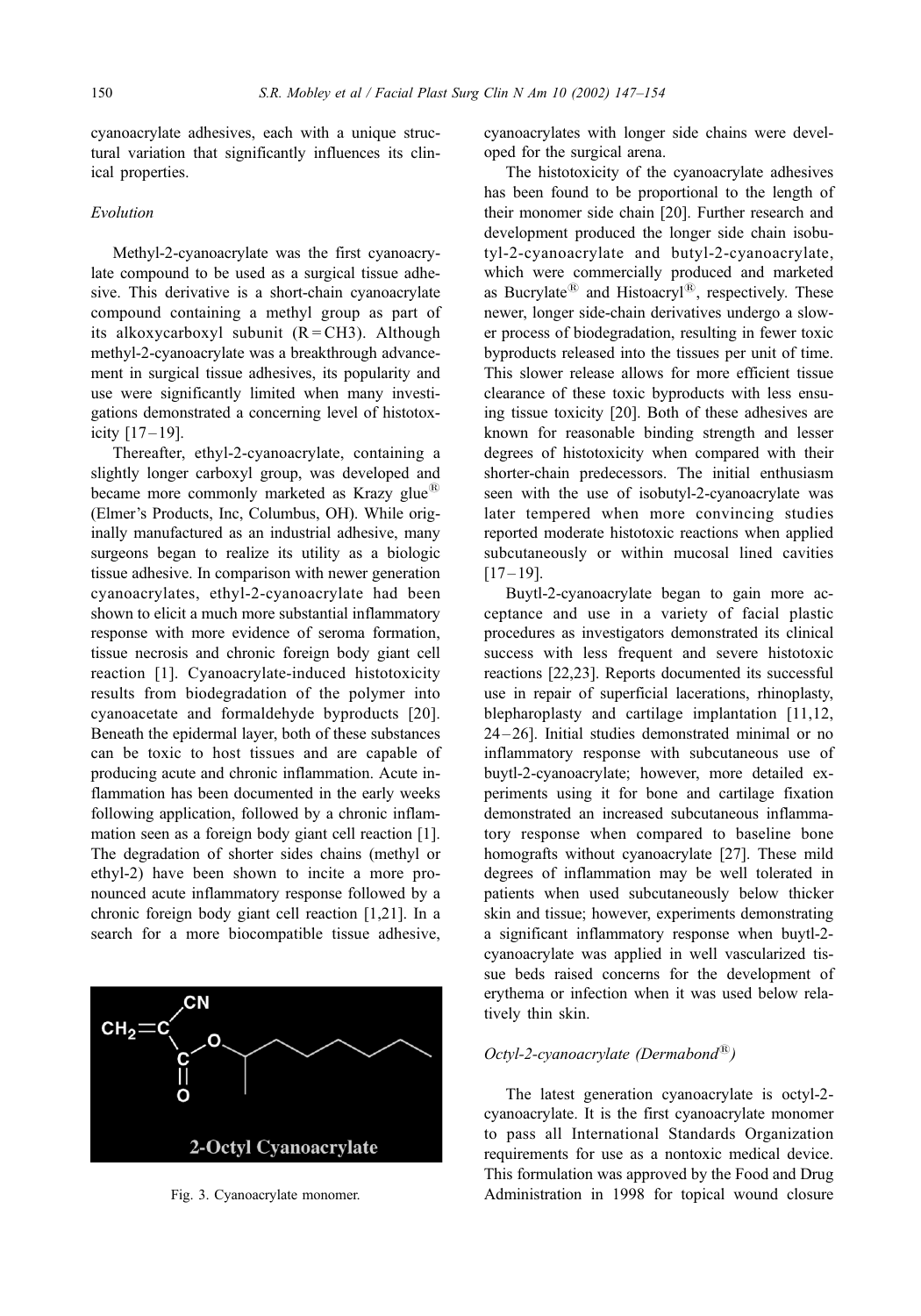and has become commonly known and marketed as Dermabond Topical Skin Adhesive<sup>®</sup> (Ethicon, Somerville, NJ.). Currently, octyl-2-cyanoacrylate is believed to be the safest and most effective cyanoacrylate adhesive available. Its characteristic blue color is a result of adding D&C Violet No. 2. A plasticizer has also been added to the compound, making the final bond less brittle and more suitable for the use over pliable surfaces. This plasticizer adds particular appeal to the area of facial reconstruction where wound closure is often obtained over areas of the face and neck with dynamic motion and pliability.

### Favorable characteristics

Use of cyanoacrylate adhesives offers several advantages over other methods of wound closure and tissue fixation. Favorable features of cyanoacrylates include their ability to rapidly form a flexible bond, act as an occlusive protective dressing, decrease inflammation, and reduce follow-up care and medical costs. One of the more alluring features of cyanoacrylates is their ease of application. For example, suture repair of lacerations and surgical incisions require significantly less time when using these polymers. A majority of studies looking at cyanoacrylate use in wound repair indicate that this technique takes only 30% to 60% of the time required for repair using suture closure  $[14 - 16]$ ; however, these epidermal tissue adhesives are not a one-step panacea for wound closure. Important technical points to ensure successful use are covered later in this article. A single ampule of octyl-2-cyanoacrylate is generally enough to cover 15 to 20 cm of wound closure and costs nearly the same as that of conventional nylon suture for a wound the same size; however, cost-effectiveness studies of wound closure have compared suture and cyanoacrylate techniques and have demonstrated an actual cost reduction with use of the adhesives [28]. Cost reduction is most reflected in reduced physician and ancillary services, decreased equipment needs, and fewer required follow-up visits.

## Binding strength

The binding strength of earlier cyanoacrylates was improved upon with the introduction of octyl-2 cyanoacrylate. Many of the earlier cyanoacrylate derivatives were known for their good binding strength, but octyl-2-cyanoacrylate has a three-dimensional breaking strength that is roughly three to four times that of its predecessor, butyl-cyanoacrylate [29]. The compound is formulated as a topical applicator with an integrated polymerizing catalyst in the foam tip. Many studies have reported its strength equivalency to that of 5-0 or 6-0 nylon suture [15,30].

### Advantages

Cyanoacrylates can be used as a wound sealant or bandage for traumatic abrasions or lacerations. This occlusive property helps minimize wound care, allows patients to bathe or shower earlier, and aids in monitoring of the wound site. An animal model comparison of abrasions treated with a standard occlusive dressing versus a layer of octyl-2-cyanoacrylate demonstrated its effectiveness and safety, with comparable outcomes in aesthetics, foreign-body reaction, and inflammatory response rates in the early healing period [31]. Along with the occlusive property, cyanoacrylates also possess a recognized antimicrobial activity. In vitro studies performed by Quinn [32] revealed the inhibitory effect of octyl-2 cyanoacrylate on gram-positive organisms, which may have beneficial effects on posttraumatic lacerations. Data from numerous clinical trials have rates of wound dehiscence, hematoma formation and infection that are nearly equal to those found in suture repairs [14 – 16,30].

Although often underemphasized by the surgeon, many patients find suture removal painful and anxieogenic. This is particularly applicable to the pediatric population. The elimination of postoperative suture removal can serve to increase patient satisfaction as well as improve the efficiency of these followup visits.

# Use in facial plastic and reconstructive surgery

Cyanoacrylates should only be used for superficial skin closure and not deposited below the epidermis. When implanted subcutaneously patients may present with signs consistent with chronic inflammation including edema, erythema, pain, or purulent drainage. Histologic confirmation of these observations was made through experiments analyzing the application of butyl-2-cyanoacrylate in the cartilage of rabbit ears [27]. This investigation demonstrated significant inflammation and even tissue necrosis attributed to exposure of butyl-2-cyanoacrylate to well-vascularized subcutaneous tissues. In contrast, subcutaneous placement of the adhesive within the confines of two cartilage surfaces without exposure to the surrounding vascular tissue failed to elicit any significant inflammatory response. Until further evidence of their safety and compatibility are demonstrated, we do not recommend the use of any cyanoacrylates below the skin.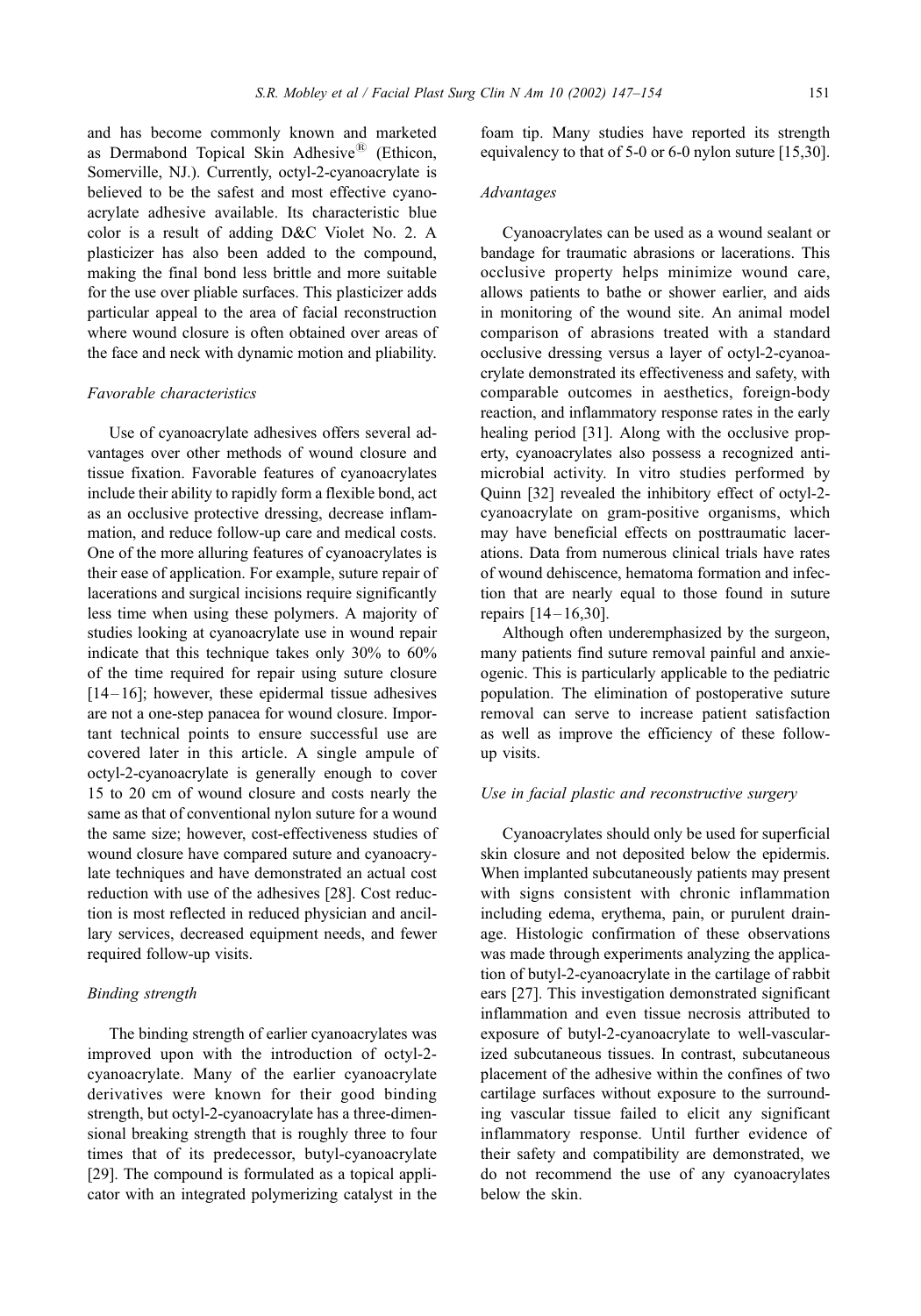A number of studies have reported encouraging results for the closure of blepharoplasty incisions with butyl-2-cyanoacrylates [12,26]. More recently, a study of octyl-2-cyanoacrylates in upper lid blepharoplasty compared the closure of one side with cyanoacrylate and the other side with traditional suture material. There were no significant differences in wound appearance, inflammation, healing, or complications when assessed at 1 month postclosure. Subjectively, 13 of 20 patients in the group actually preferred the side closed with cyanoacrylate [33]. Good aesthetic results have been reported with the most common untoward event being the inadvertent adhesion of the eyelashes to the skin. Such minor technical difficulties should resolve with additional experience. The surgeon must also be meticulous when applying the adhesive around the eye and be careful to avoid accidental contact with the cornea or the conjunctiva. A newer applicator with a pointed tip is now available (Fig. 4). This is in contrast to the original applicator tip, which is an 8-mm dome. This tip geometry allows for more precise placement of smaller droplets of the adhesive. If cyanoacrylate should get into the eye, the surgeon can place an ophthalmologic antibiotic ointment (such as Bacitracin ophthalmic) over the eye. The antibiotic ointment will loosen and eventually peel away from the surgical site. The surgeon should avoid removing the polymer from the eye, because this may create damage to the cornea.

### Technical points

Cosmetic appearance is often the final parameter by which outcomes in wound repair are judged. A



majority of studies comparing wounds closed with suture versus cyanoacrylate have reported similar, if not better, aesthetic results with the latter [14]. To achieve consistent and successful results, several technical points must be followed during cyanoacrylate wound closure. Patient selection should begin with the exclusion of any patient with evidence of active infection, compromised wound healing, or a history of cyanoacrylate allergy. Furthermore, cyanoacrylates should be avoided in wounds resulting from crush injuries, animal or human bites. Caution should be exercised when octyl-2-cyanoacrylate is used directly on flexor surfaces or regions under increased tension.

Proper wound preparation of a traumatic laceration sets the stage for successful cyanoacrylate skin closure. The surgeon should clean the wound as aggressively as is customary even if infiltration with local anesthesia is necessary. Meticulous hemostasis should be obtained such that involved tissue surfaces are clean and dry to promote optimal contact with the adhesive. Wound gapping and dead space should be obliterated with deep and subdermal sutures to remove tension and evert the epidermal skin edge. In cases where an unfavorable bevel is present along the wound edge, it may be advantageous to re-excise the edge or use a few vertical mattress sutures to promote maximal skin edge eversion. Optimal aesthetic results will be best obtained when wound edges are well apposed with proper eversion.

Successful use of cyanoacrylates for wound repair relies on manual skill and meticulous wound closure technique. The superficial skin must be held together as the adhesive is applied to not only promote eversion of the edges but also to prevent deposition of the cyanoacrylate polymer into the wound. When first applying the octyl-2-cyanoacrylate, we prefer to use a ''spot welding'' method, applying very small spots of adhesive to the opposed skin edges along the incision. After applying a series of spots of adhesive, the remainder of the incision can be covered (Fig 5). The spot welding method minimizes the chance of depositing adhesive into the wound and maximizes skin edge approximation. In wounds for which it is more difficult to evert the skin edges, the surgeon may use a few 6-0 fast-absorbing gut vertical mattress sutures to evert the skin edges followed by application of octyl-2-cyanoacrylate. After  $7-10$  days, the adhesive polymer will begin to peel off along with the absorbable suture, leaving an inverted scar. Passage of the glue down into the subcutaneous layers potentially increases the chance of delaying wound healing or inciting inflammation. Experimental evi-Fig. 4. Chisel and dome tip Dermabond  $\mathbb{R}^n$  applicators. dence has shown that injudicious use of this agent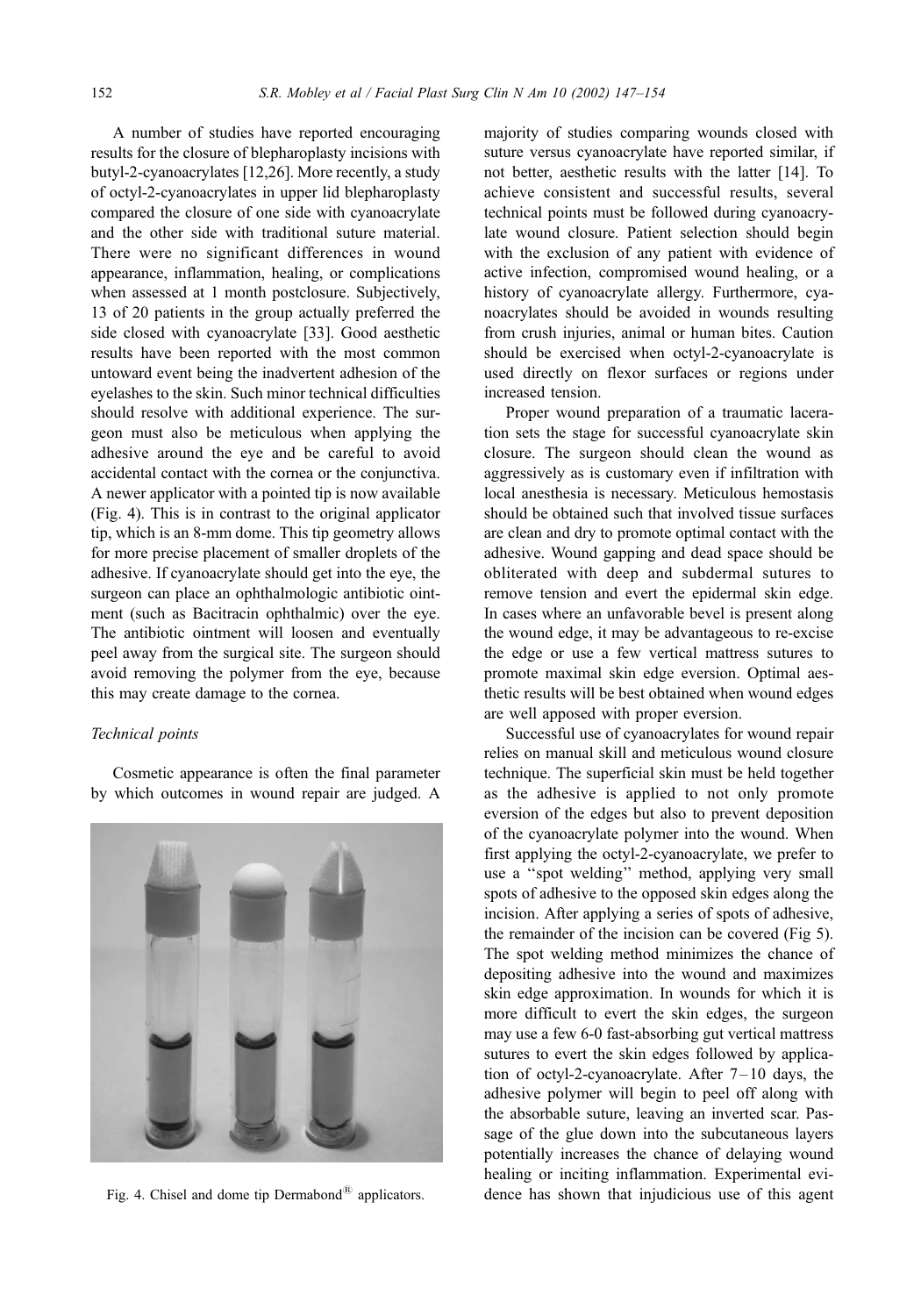

Fig. 5. ''Spot welding'' technique for wound closure with edge eversion.

below the skin and in unprotected subcutaneous tissue can result in moderate tissue damage and even necrosis [1].

Newer generation cyanoacrylates are available in convenient single-use ampules. Once the vial is broken, the solution can be applied to the wound edge in a controlled fashion. The liquid formula should be applied on and around the incision, extending approximately 5 to 10 mm beyond the wound margin. Experience has shown that best results are achieved when multiple thin layers of adhesive are applied in succession rather than a one-time application of a thicker layer. In addition, excessively large amounts of the adhesive placed onto the skin surface can elicit heat of polymerization. This exothermic reaction resulting in polymerization is completed after approximately 30 to 45 seconds.

# Postoperative care

Following wound closure, patients may be allowed to wet the area for bathing postoperatively. Patients should avoid submerging the surgical site for more than a couple of minutes or scrubbing the wound. Patients should not place tape or antibiotic ointment on the incisions; otherwise the polymer may peel off prematurely. We advocate routine postoperative follow-up on patients for a wound check and to evaluate whether or not scar revision should be considered.

# Summary

Fibrin tissue adhesives and cyanoacrylates are relatively new to the field of facial plastic and reconstructive surgery. These biological tissue adhesives have defined indications and shortcomings.

While often grouped together, it is important to remember each product's unique properties:

- 1. The main clinical application for fibrin tissue adhesives is below the skin, whereas cyanoacrylates have been shown to be histotoxic when applied below the skin.
- 2. The mechanism of action for fibrin tissue adhesives simulates endogenous clotting pathways, whereas cyanoacrylates are synthetic compounds not naturally found in the human body.
- 3. When applied below the skin, cyanoacrylates may induce histotoxicity as a result of biodegradation of the polymer into cyanoacetate and formaldehyde. The newer, longer sidechain derivatives undergo a slower process of biodegradation, allowing surrounding tissues to more efficiently clear these toxic byproducts with less ensuing tissue toxicity [20].
- 4. Fibrin tissue adhesives have found several practical uses in facial plastic and reconstructive surgery as hemostatic agents, adhesives for both skin grafts and local flaps. When applied under flaps, these products help obliterate dead-space, promote hemostasis, decrease seroma formation, and possibly aid in neovascularization of the flap.
- 5. Successful use of cyanoacrylates for wound repair relies on manual skill and meticulous wound closure technique. Optimal aesthetic results will be best obtained when wound edges are well apposed with proper eversion of the skin edges.
- 6. For broad flap hemostasis such as that needed in rhytidectomy or local flap reconstruction, fibrin tissue adhesives are preferable over cyanoacrylates.
- 7. In terms of wound closure strength, the tensile strength of cyanoacrylates is stronger than that of fibrin tissue adhesives [34].

### References

- [1] Toriumi DM, Raslan WF, Friedman M, et al. Histotoxicity of cyanoacrylate tissue adhesives. Arch Otolaryngol Head Neck Surg 1990;116:546 – 50.
- [2] Vogel A, O'Grady K, Toriumi DM. Surgical tissue adhesives in facial plastic and reconstructive surgery. Facial Plast Surg 1993;9:49 – 57.
- [3] Barton B, Moore EE, et al. Fibrin glue as a biologic vascular patch-a comparative study. J Surg Res 1886;  $40(5):510-3.$